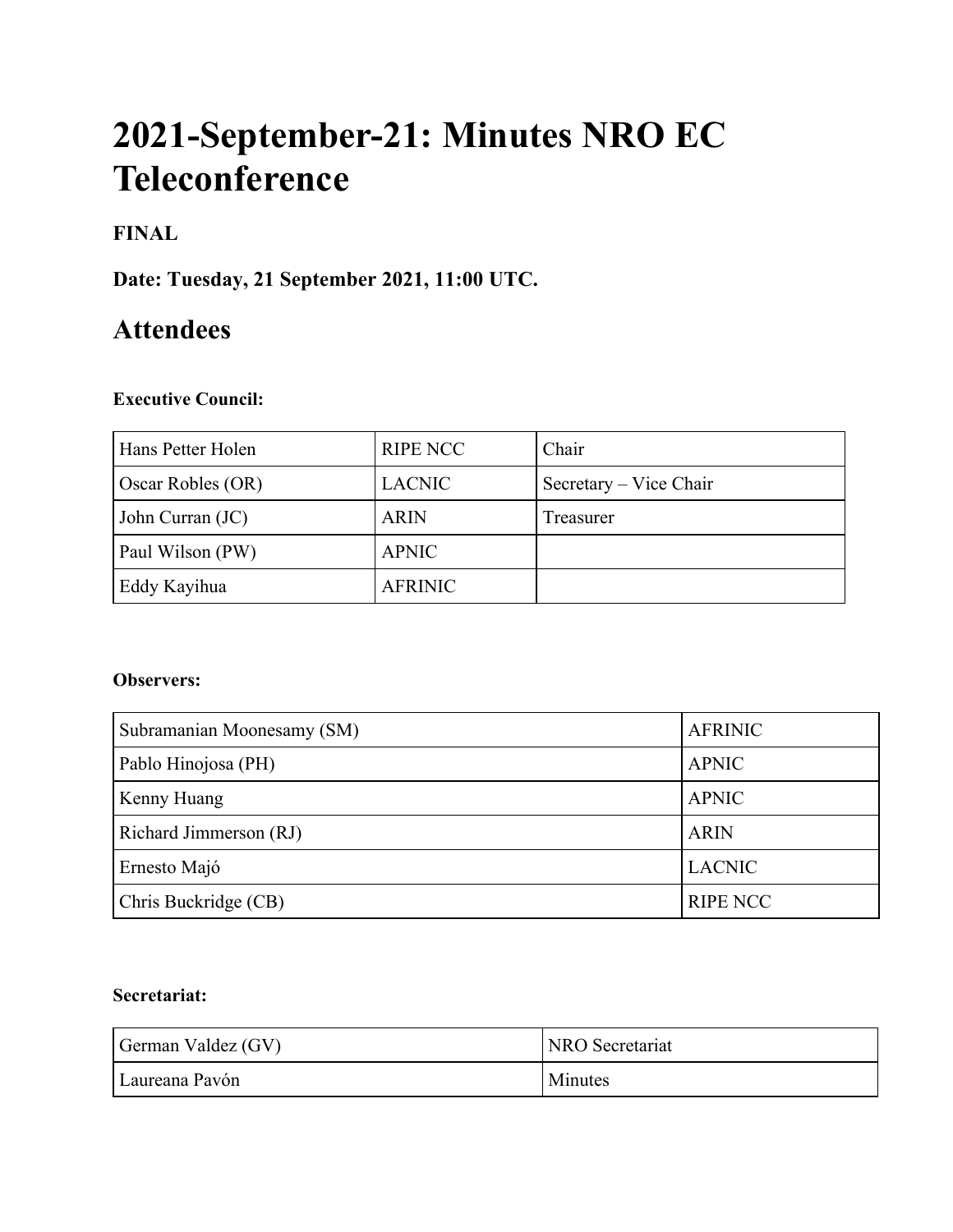# **Agenda**

- **1. Welcome**
- **2. Agenda Review**
- **3. NRO MoU Review**
- **4. AFRINIC Situation Update**
- **5. NRO Strategy Review Plan**
- **6. Reverse DNS Resolution in the SLA Update**
- **7. RIR Updates**
- **8. Open Actions Review**

#### **9. Minutes Review**

- **2021-August-17:Minutes NRO EC Teleconference - DRAFT (Pending: AFRINIC, APNIC ARIN, LACNIC, RIPE NCC)**
- **2021-July-27:Minutes NRO EC Teleconference - DRAFT (Pending: ARIN, LACNIC)**
- **2021-June-15:Minutes NRO EC Teleconference - DRAFT (Pending: LACNIC)**
- **2021-May-25:Minutes NRO EC Teleconference - DRAFT (Pending: ARIN)**

#### **10. Minutes Review Timeline**

- **11. Secretariat Update**
- **a) NRO Wiki Migration Status**
- **12. Next Meetings**
- **a) Tuesday 19 October 2021**
- **b) Tuesday 16 November 2021**
- **c) Tuesday 21 December 2021**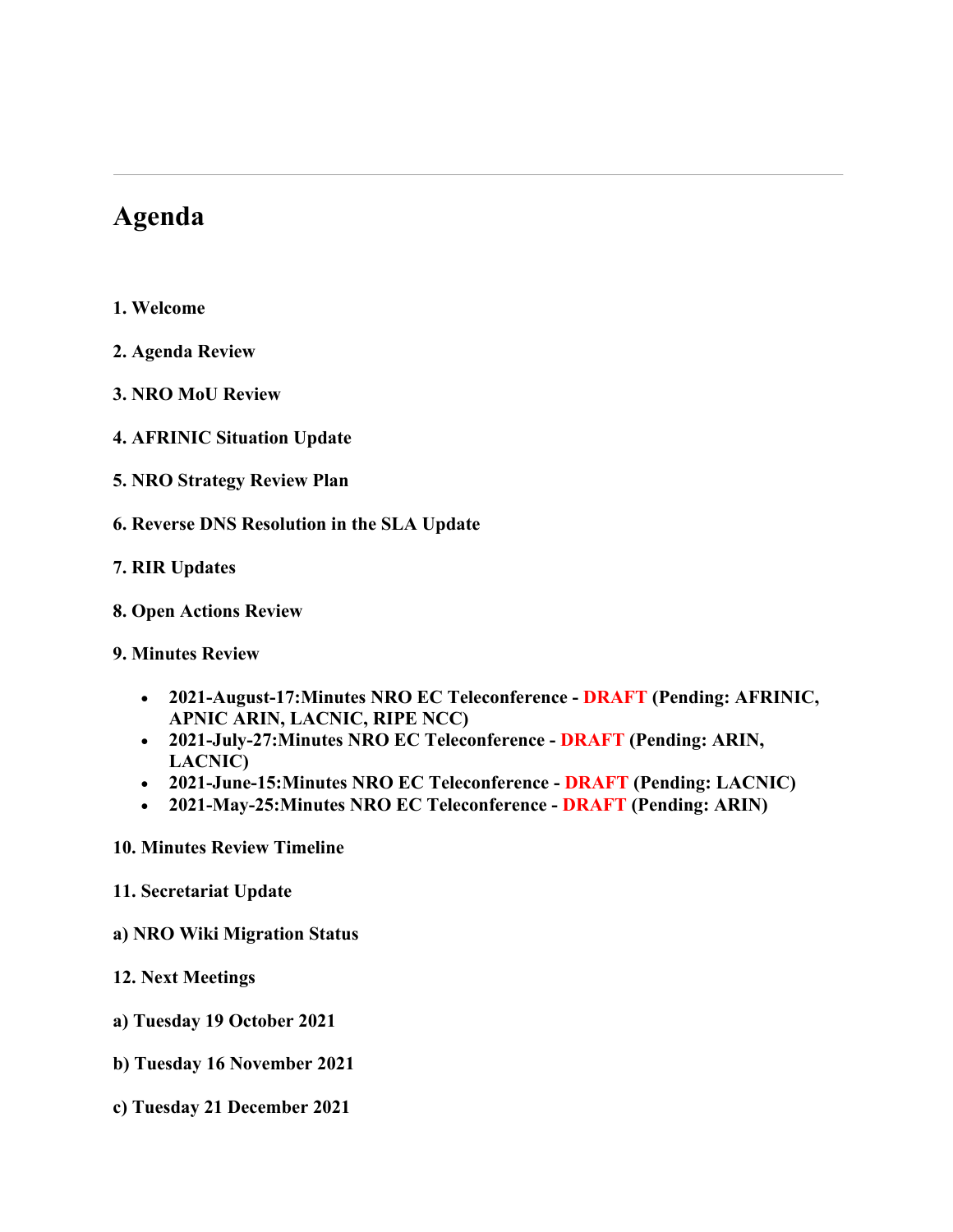**13. AOB**

**14. Adjourn**

# **Resolutions**

No resolutions were passed during this meeting.

# **New Action Items**

No new actions were recorded in this meeting

# **Minutes**

# **1. Welcome**

HPH welcomed everybody and opened the meeting at 11:01 AM UTC.

#### **2. Agenda Review**

At HPH's request, GV went over the draft agenda, which was approved as written.

# **3. NRO MoU Review**

HPH noted that nobody from the legal team has been invited to this meeting and asked each member of the EC whether they considered that the NRO MoU was final or still in review.

JC said that his legal team was reviewing it now and that he'd send any comments within the next 48 hours.

EK noted that he had no comment so far.

PW said he was fine with the document, adding that he recalled that the EC had discussed agreeing on this final document in principle but not signing it until after the strategic planning process was complete.

JC, OR, and HPH agreed.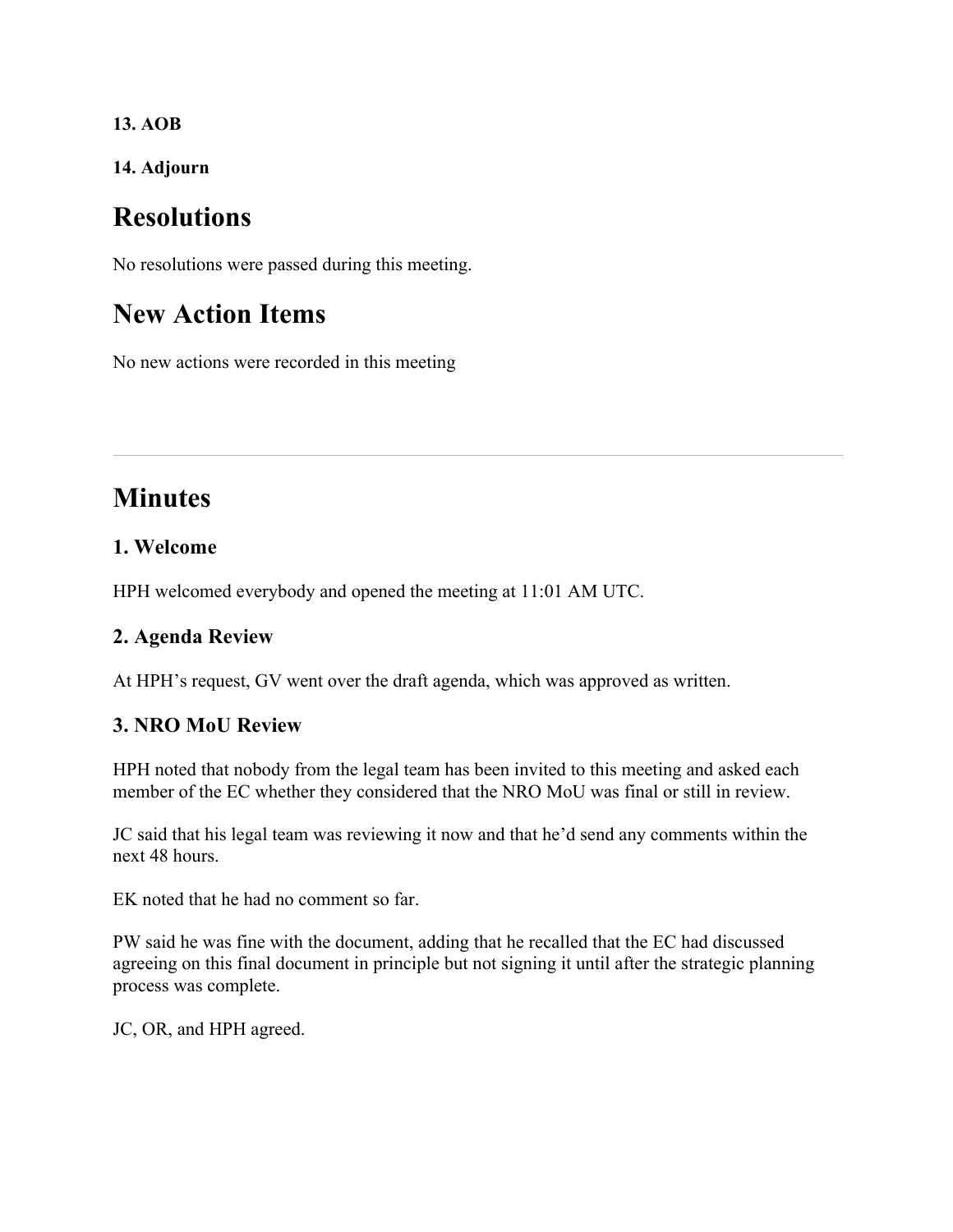Before moving on to the following agenda item, HPH stated for the minutes that, pending ARINSs last review, all five members of the EC have agreed on this version of the document, which they won't sign until after the strategic planning process.

# **4. AFRINIC Situation Update**

EK provided an update.

PW inquired about AFRINIC's bank account situation.

EK replied he hopes that the judge will decide on this in the coming weeks and concluded by saying that, at this point, AFRINIC is not in the situation where they need to call upon the Joint RIR Stability Fund.

HPH asked whether there was any indication on when a final decision would be available (as opposed to temporary injunctions).

EK replied that the lawyers had advised him that it will take two to six months for the appeals to be completed and the courts to move on to the main case, which we don't know how long that will take.

HPH thanked EK for his update and extended his and the others' best wishes for AFRINIC to find a smooth solution sooner rather than later.

# **5. NRO Strategy Review Plan**

GV observed that just a few hours ago Glenn Price had proposed a plan for the NRO review, which he had shared to the EC mailing list. While sharing the proposal on screen, he explained that the plan includes two options, one of them considering a virtual retreat and ending in February 2022, the other considering a face-to-face meeting and ending in April 2022.

GV then asked what the EC's preferred option would be.

HPH said he would be more than willing to add two months to have a face-to-face meeting but was not sure whether that would be possible.

OR agreed. He noted that Uruguay will open its borders in November, so everyone with a full vaccination scheme would be able to fly to Montevideo.

JC said that he had no conflict with having a meeting on the date proposed by Glenn Price (week 9, last week of February) and that having a face-to-face meeting was a great idea.

PW agreed that it is best to aim for the face-to-face option.

Potential dates for a face-to-face meeting were then discussed, considering the dates of the APNIC meeting and other potential clashes.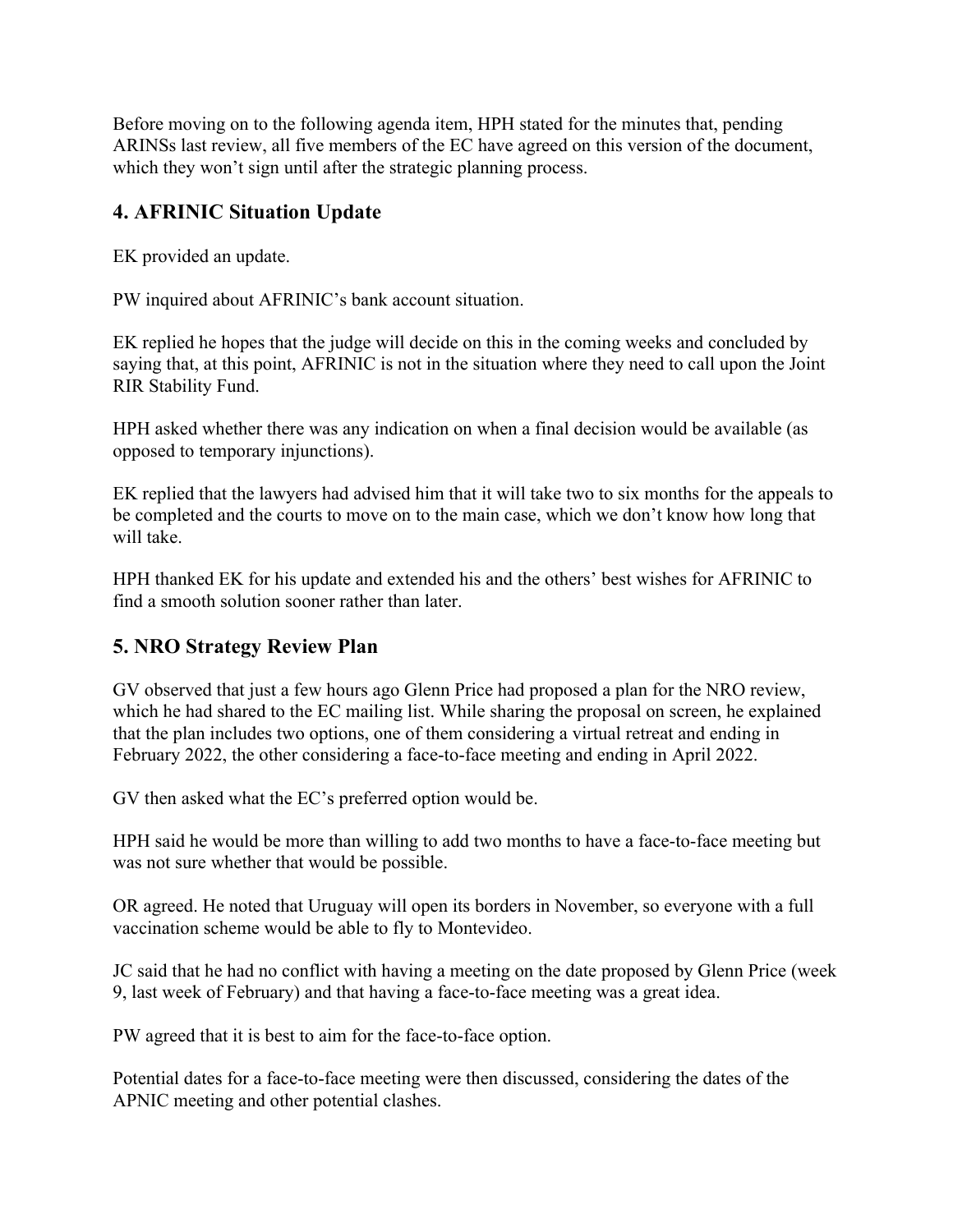EK said that COVID cases have been increasing in Mauritius, so, although the borders of Mauritius will open on 1st October, the situation might change.

For the record, HPH noted the EC's decision to follow the strategy review timeline with a faceto-face meeting and make arrangements to travel.

OR asked PW whether the 2022 APRICOT meeting would be virtual or in person. PW replied that it has already been decided that the meeting will be virtual.

EK asked whether the other regions were going to hold their events virtually.

HPH replied that the RIPE NCC November meeting will be virtual.

JC replied that the ARIN 48 meeting will be hybrid, with the ARIN 48 policy meetings being held online (19-20 October) and a face-to-face meeting in Minnesota on 4 November following the NANOG meeting.

OR said that LACNIC was preparing a hybrid meeting in October, with limited in-person attendance for people in Montevideo which will serve as a rehearsal for the next LACNIC event, scheduled to take place in May in Cali, but which is open to change or termination in case of a change in the pandemic situation.

EK said that next year AFRINIC will probably have a face-to-face meeting, but that at this point there are many question marks.

# **6. Reverse DNS Resolution in the SLA Update**

HPH explained that he sent a reminder to Kim Davies about a month ago and another one on Friday and that he received a reply from Kim Davies yesterday saying that he has re-read the document and confirmed that they are aligned, that he has to run the document by ICANN's legal department, and that they can reconnect in a month's time.

HPH noted that he will follow up with Kim Davies in a couple of weeks.

# **7. RIR Updates**

JC provided the following update: ARIN had their face-to-face board meeting last week in Boston, they had productive discussions about ARIN's evolution and strategy, some of the same topics the EC will be discussing regarding the NRO strategy. That, as much as the RIRs focus on the registry, there's a huge amount of attention placed on RPKI and to the role the RIRs play. The trustees also spent a lot of time discussing governance and representation, triggered because ARIN has fee changes coming up.

OR said he'd already mentioned the main outcomes of LACNIC's strategic planning process, that an interesting one is that LACNIC is building the budget for 2022 and trying to come up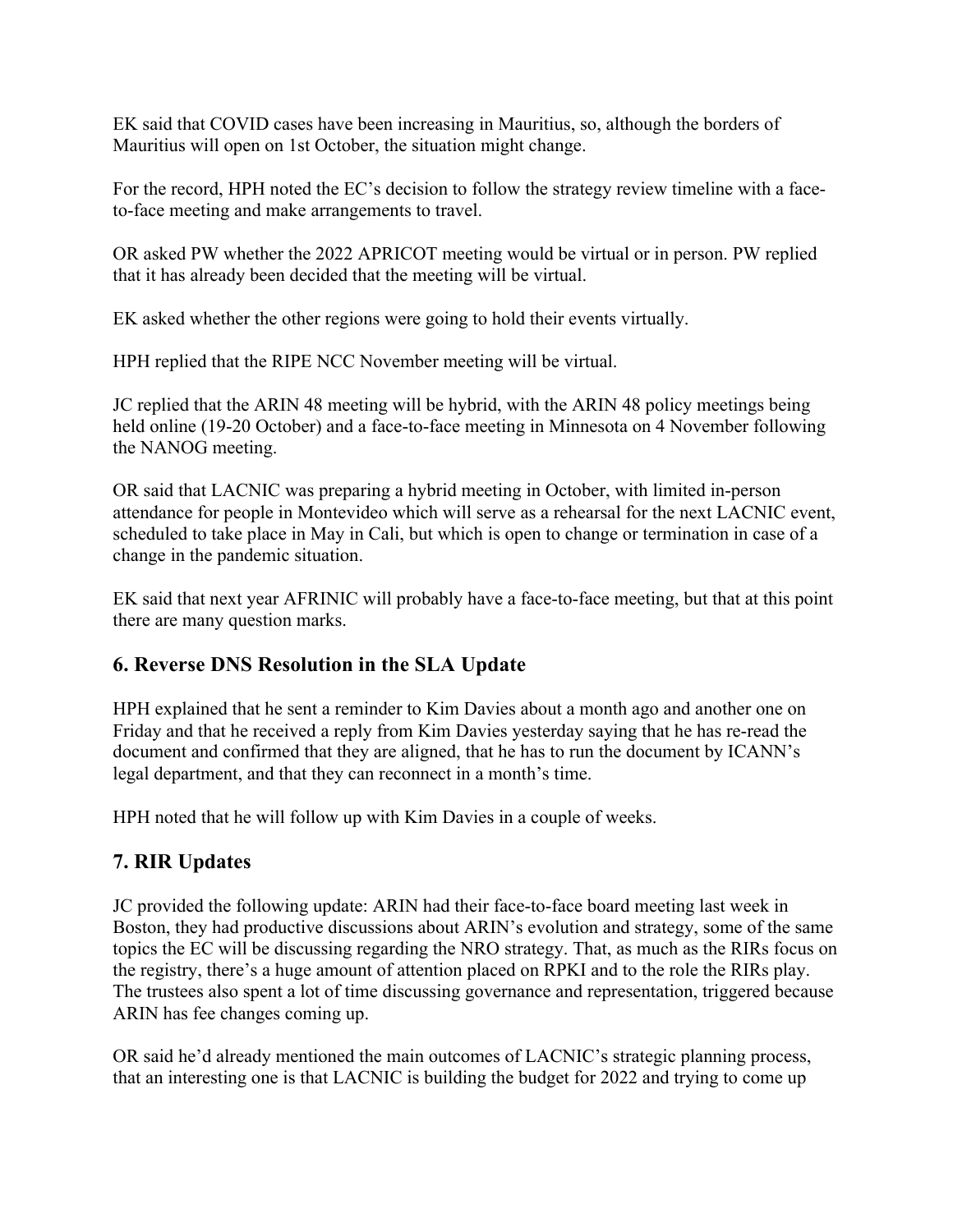with a more flexible, almost frictionless process to change things on the fly if we need to do so for any reason.

PW then shared that APNIC 52 had been held last week with more than 1500 registrations, 700+ attending, 300+ simultaneously. There were seven policy proposals, a record for an APNIC policy meeting, though most proposals were documentation related. A proposal was made to increase our maximum IPv4 allocation, but this wasn't successful.

PW also shared that the final APNIC board meeting will be held in December, that they will approve the budget for 2022, and that he really wants to allocate more time and effort to RIR coordination. He observed that he believes we're on the same page on wanting to improve coordination, but he'd like to be able to make clear allocation towards this coordination, the resources and the commitments involved to make some achievements with a strong focus on stability, stability, security, resilience. He added that he would like to see a serious discussion on this during the strategic planning process.

EK said that he'd already shared most of his updates, but that, in terms of operations, apart from the RPKI improvement, AFRINIC has started to plan an online meeting in November.

HPH then said that the RIPE NCC is preparing for a board meeting next week, with activity planning and budget at the top of the list. The budget still has a slightly positive bottom line, but the prospect is, if we added travel and physical meetings, the cost side will be significantly higher than this year. Also, RIPE NCC is changing long term consultants into staff, as well as increasing the focus on the registry and on RPKI,

HPH added that the RIPE NCC conducted a survey and an open house for a charging scheme and discovered that the members would rather have a charging scheme based on assigned resources rather than a flat fee per member. RIPE NCC has also seen an increased influx of LIRs (up from approx. 100 a month to 300 a month), as we still can assign IPv4 addresses to newcomers. This is a good sign, as everybody who signs up now will pay a membership fee, but 2023 will be much more interesting. This scheme was discussed at the open house and will now be discussed at the board meeting.

OR commented that, some time ago, LACNIC had introduced a scheme to start charging different fees with a transition period of five years. Alfredo Verderosa, LACNIC's registration services manager, was the architect of that solution.

JC mentioned that ARIN's fee schedule was available online and added that, if they were going to discuss fees beyond public information, he would have to drop off the call.

#### **8. Open Actions Review**

GV went over the list of open actions.

Action Item 210817-1: All members of the EC to submit their final comments on the latest version of the MoU to the legal team, trying to converge on a draft that the EC would be ready to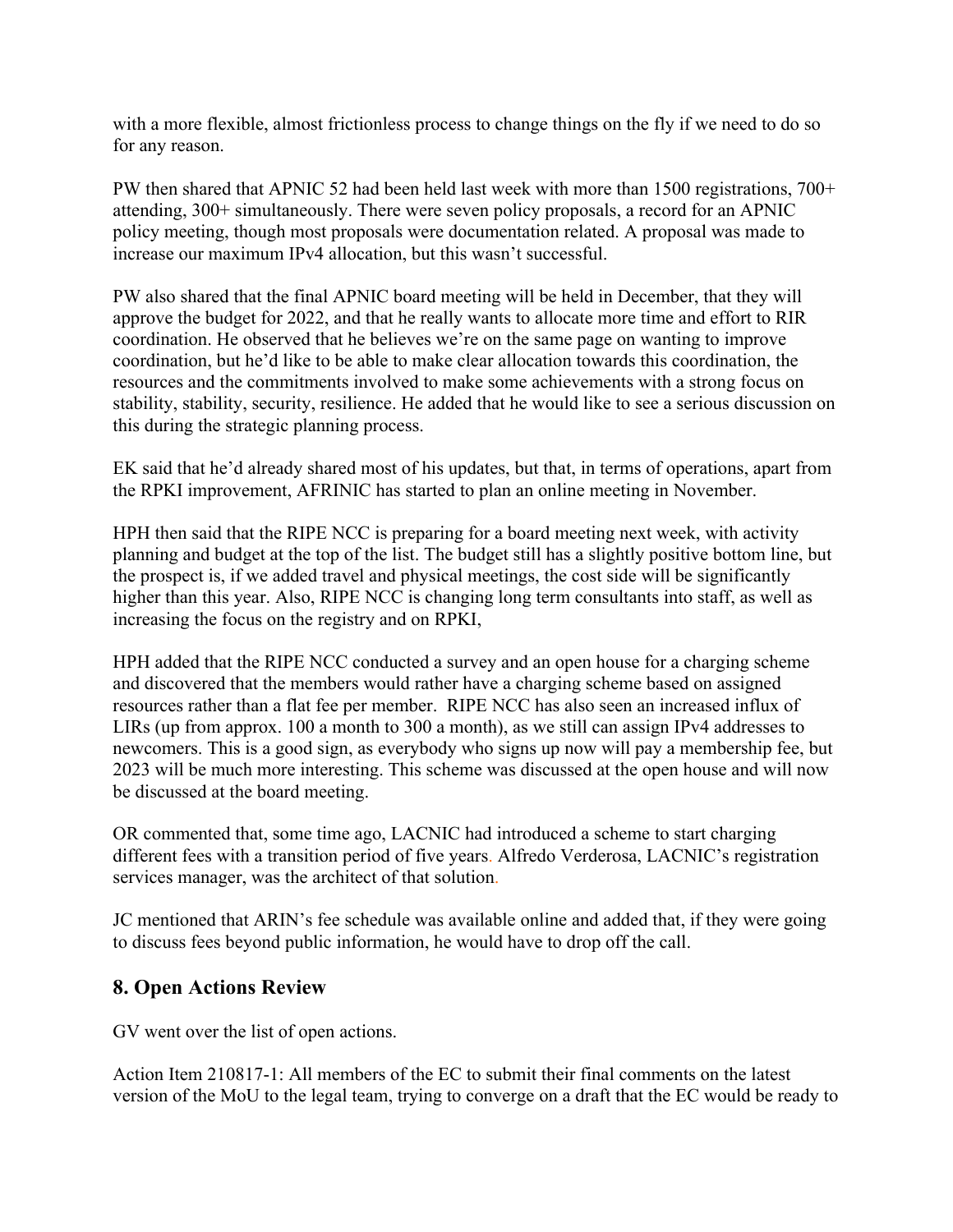sign before the strategic retreat, in the understanding the MoU would still be open for editing during their strategic retreat. CLOSED (Discussed earlier today.)

Action Item 210817-2: The Secretariat to begin working on preparing for the ASO Independent Review 2022 (budget, instructions for the bidders, RFP, etc.) before the September EC meeting. IN PROGRESS (Will be finished in the coming days.)

Action Item 210726-2: HPH to request to the ECG an integrated report across the RIRs with the status of RPKI resilience. IN PROGRESS

HPH said he'd discussed this in their last meeting, that he has the content but did not have time to prepare a presentation for today, and that they should be ready to discuss this during the next EC meeting.

Action Item 210316-4: HPH to follow up with Kim Davies about their (second round of) comments to our proposal to include reverse DNS resolution in the SLA. IN PROGRESS (Discussed earlier today, the reply has been posted to the wiki.)

Action Item 210420-6: HPH to reply to the NRO-ECG that they could share with each other the responses to the RPKI Verisign questionnaire and the ECG to prepare a compiled version of their responses and then report back to the EC during the EC's June meeting. CLOSED

HPH said he understood that LACNIC and AFRINIC had not received this questionnaire, so they were only waiting for APNIC.

PW noted that APNIC was not planning to send a response.

HPH said he would share the document comparing the RIPE NCC and ARIN responses, and have it as an agenda item for the next EC meeting.

# **9. Minutes Review**

HPH noted that some approvals were still pending.

# **10. Minutes Review Timeline**

Based on the above, HPH asked the others whether they would like to have meeting minutes approved sooner rather than later. He commented that in the RIPE NCC they have two weeks to approve meeting minutes for transparency and asked whether the EC would agree to set themselves the challenge of completing their review in one week so that the minutes can be published in two weeks.

PW and JC agreed.

OR asked how long it typically takes each of them to complete the review process, as this would allow setting a reasonable period for their approval before deciding an arbitrary deadline.